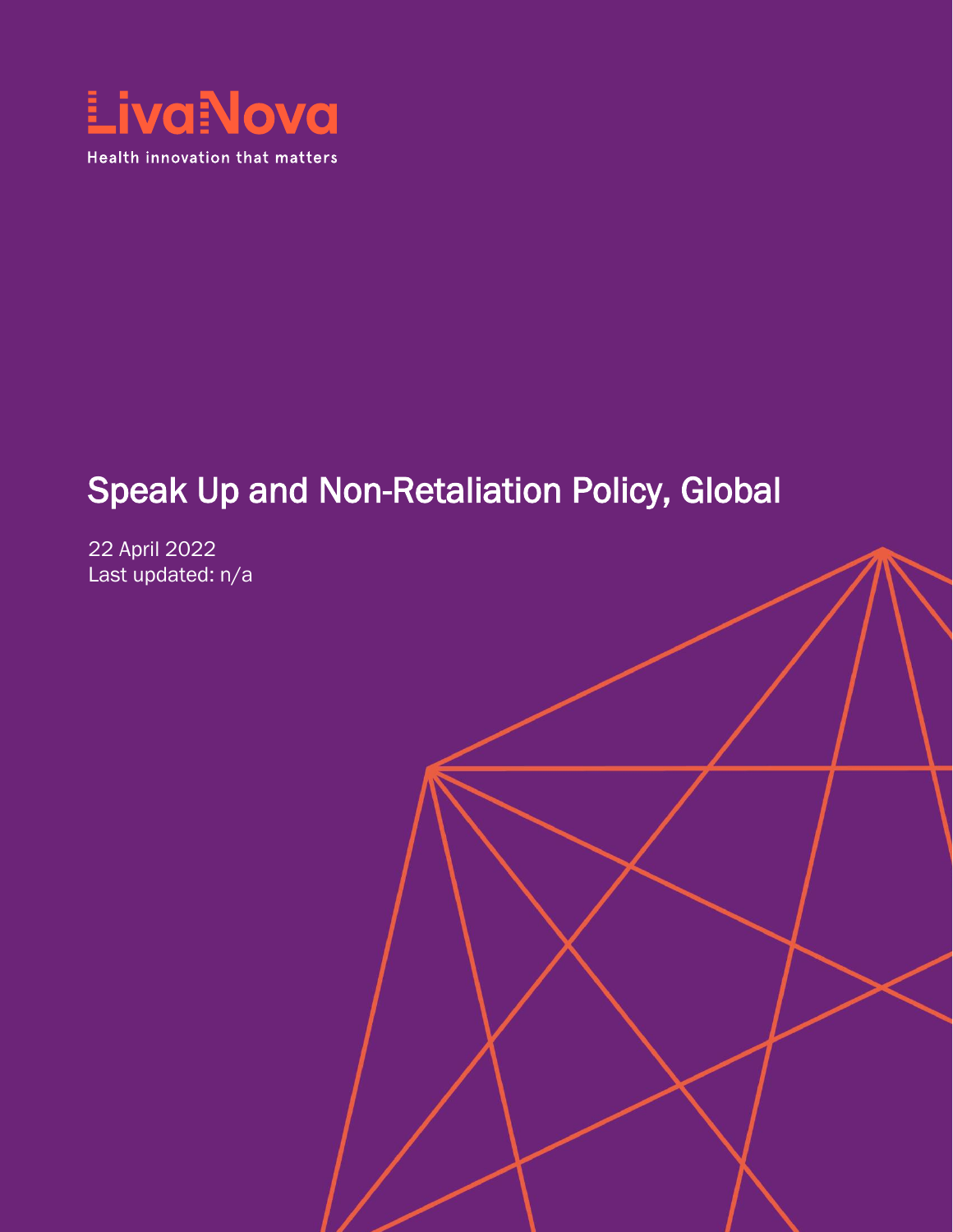

| Policy #              | EI005         | Audience | Global                                       |
|-----------------------|---------------|----------|----------------------------------------------|
| <b>Issue</b><br>date: | 22 April 2022 | Approver | Chief E&I Officer:<br><b>General Counsel</b> |

## 1.0 Purpose

As part of LivaNova's (the "Company") ethical culture and in support of the Company's Code of Ethics and Business Conduct (the "Code") and ethics & compliance program, it is essential that LivaNova Employee<sup>1</sup> and LivaNova Third Parties<sup>2</sup> have communication channels available to Speak Up<sup>3</sup> in good faith actual or suspected Misconduct<sup>4</sup> and without fear of Retaliation<sup>5</sup>.

The purpose of this Policy is to:

- Encourage Employees and Third Parties to Speak Up, ask questions, or report concerns over potential Misconduct.
- **•** Outline the reporting channels available to Speak Up and the processes in place for addressing reported matters.
- **Protect Employees and Third Parties who Speak Up in good faith from Retaliation and reassure them** that Retaliation of any kind is not tolerated.
- **Enhance a culture of openness, accountability and integrity.**

#### 2.0 Scope

 $\overline{a}$ 

This policy applies to all LivaNova Employees in any LivaNova function, business unit and region, and to all LivaNova Third Parties.

LivaNova conducts business globally, and we are subject to international laws as well as the laws of every country where we operate. This policy applies in all countries where LivaNova operates and it is subject to all applicable local laws and regulations, such as country-specific privacy, whistleblowing and Non-Retaliation laws and regulations.

This policy is an extension of the rules and guidance provided in the LivaNova Code and related policies, and it applies to any type of alleged Misconduct within LivaNova or by any third party with whom LivaNova does business.

*<sup>1</sup> Employee – means full-time, part-time, temporary and contingent workers of LivaNova, including volunteers and paid or unpaid trainees.*  For the purposes of this policy, the term also includes any persons belonging to the administrative, management or supervisory body of *LivaNova, including non-executive members.*

*<sup>2</sup> Third Party – means LivaNova's consultants, contractors, suppliers, sales/marketing intermediaries, customers and any persons working under the supervision and direction of the above-mentioned business partners.*

*<sup>3</sup> To Speak Up - means reporting in good faith any concerns, claims, questions on or raising awareness about potential or alleged Misconduct.*

*<sup>4</sup> Misconduct – means wrongdoing, unethical business practices or undue omissions within LivaNova or by any third-party representative of LivaNova, including violations of laws and regulations, criminal offenses, violations of the Code of Conduct or any LivaNova policies, recurrent breaches of Company procedures, and circumstances that can directly or indirectly damage LivaNova's reputation.*

*<sup>5</sup> Retaliation occurs when someone directly or indirectly punishes or harms an individual for engaging – or having the intent to engage - in a Speak Up or internal investigation activity, or in order to prevent the individual from Speaking Up. Retaliation may occur through conduct or omission or written/oral communication and may take many forms.*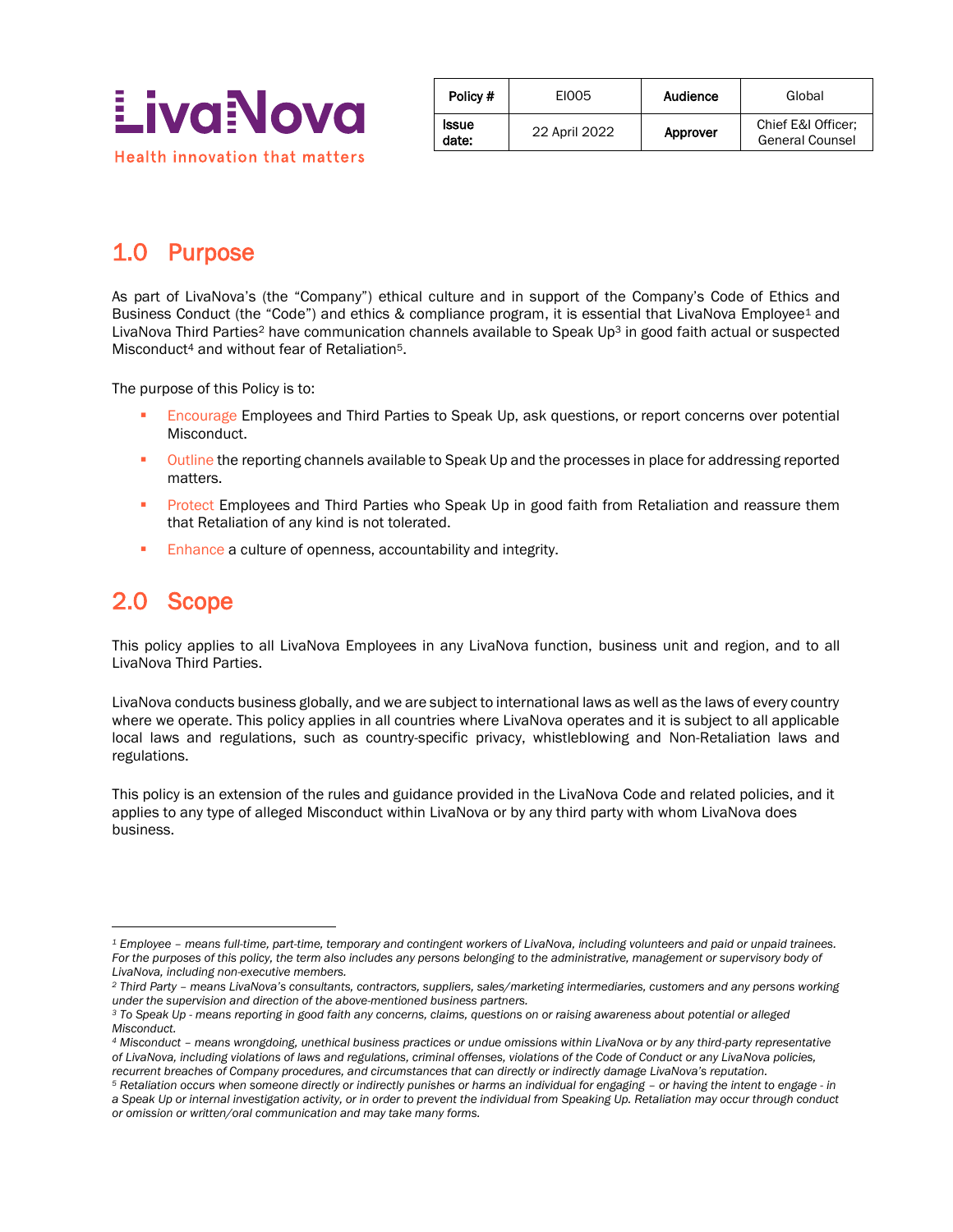

## 3.0 Guiding Principles

This policy complements the LivaNova Code, its policies and procedures, in particular those relating to the prevention and detection of Misconduct with respect to finance & accounting, internal controls & auditing, bribery, corruption, Retaliation, harassment and discrimination.

The key principles of this Speak up and Non-Retaliation policy are:

- 3.1 Everyone has a responsibility and a right to safely Speak Up in good faith.
- 3.2 Speaking Up includes reporting concerns, asking questions or raising awareness about alleged Misconduct.
- 3.3 Reported matters will be handled with confidentiality to the extent this is permissible by applicable laws or regulations and reasonably practical.
- 3.4 Investigations will be handled with *impartiality*.
- 3.5 Retaliation in any form or shape against anyone who Speaks Up in good faith will not be tolerated and bona fide reporters will be **protected** from any such forms of behavior.
- 3.6 As part of its Speak Up program and initiatives, LivaNova is committed to its Employees' psychological safety and will continue to promote educational and awareness initiatives on Speak Up and Non-Retaliation topics.

#### 4.0 Policy Statements

- 4.1 It is everyone's responsibility to ask questions or report matters about alleged Misconduct. LivaNova presumes reporters will act in good faith when Speaking Up. This policy prohibits Employees from knowingly and intentionally making a report of non-compliance that is false and/or made in bad faith. Anyone who knowingly or recklessly Speaks Up in bad faith may be subject to disciplinary action.
- 4.2 LivaNova Speak Up channels for receiving the reported matter are designed, established and operated in a secure manner to permit the utmost confidentiality (to the extent permissible by applicable laws and regulations and where reasonably practical), and prevents access thereto by non-authorized staff members.
- 4.3 Employees and Third Parties should not attempt to investigate or resolve reported matters on their own. Any manager who receives a claim of alleged Misconduct must report it via one of the available Speak Up routes. Individual Employees, managers and directors cannot unilaterally determine that an investigation into a matter is not required. How reported matters are triaged and handled are outlined in the Company's internal investigations procedure.
- 4.4 Employees and Third Parties must always remember their confidentiality obligations to LivaNova and that privacy considerations apply to every single reported matter. If you are involved in, aware of, or interviewed as part of an investigation you should not disclose, share, or discuss any details of the investigation with anyone outside the function managing it, unless otherwise instructed.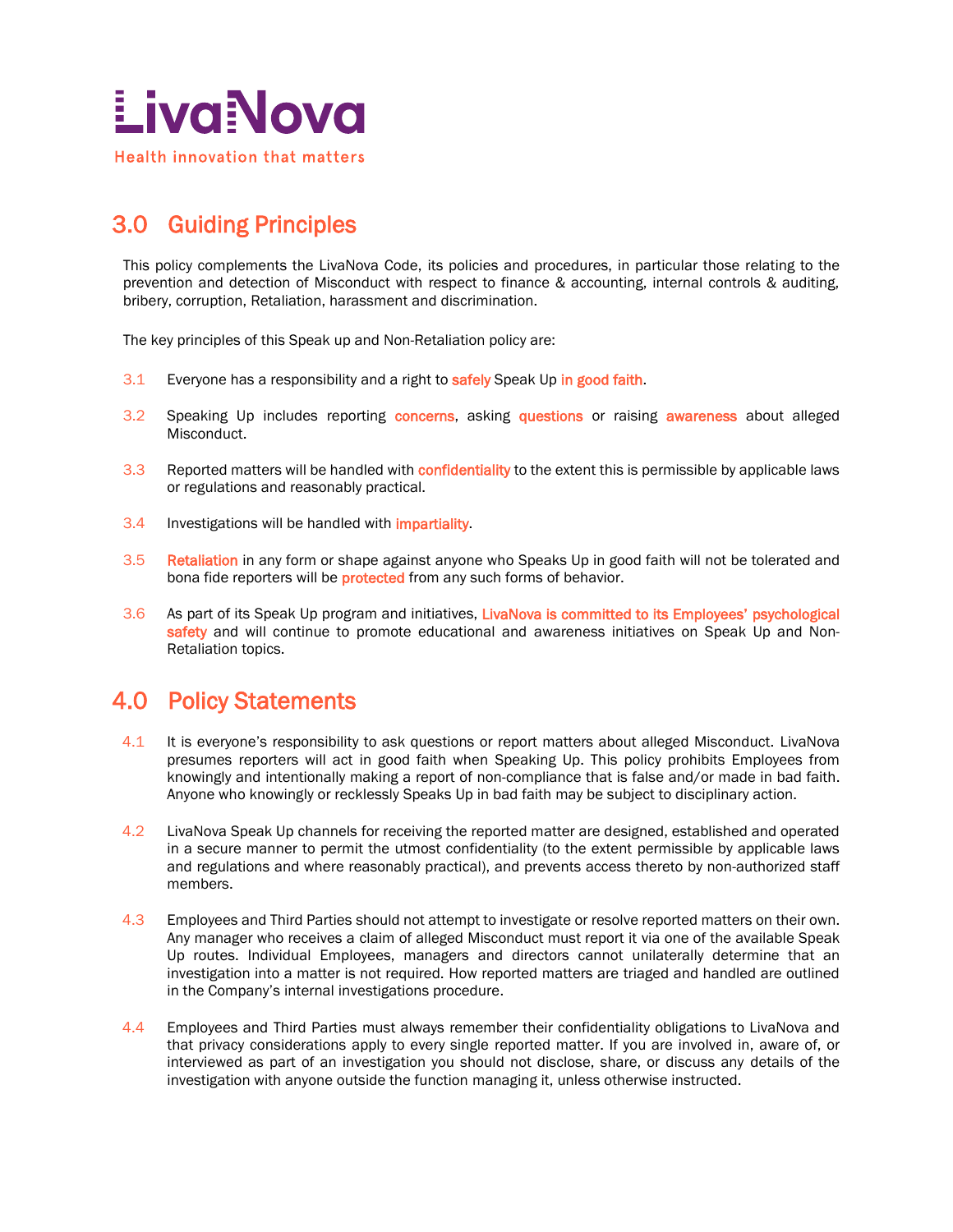

- 4.5 Employees shall not intimidate or Retaliate against anyone who Speaks Up in good faith and without malice. Retaliation is not only harmful to the victim, but it can have a detrimental impact on our Company culture by inhibiting other people's willingness to Speak Up, and negatively impact overall workplace morale.
- 4.6 LivaNova does not tolerate Retaliation in any shape or form, including but not limited to the following scenarios:
	- 4.6.1 Negative job actions, such as demotion, discipline, termination, salary reduction, unjustified job or shift reassignment (including overtime), or – conversely - any efforts aimed at silencing or punishing a potential reporter through economic incentives or other benefit;
	- 4.6.2 Actions that undermine the individual's psychological safety such as intimidation, actual or implied threats, bullying, harassment or discrimination;
	- 4.6.3 Deliberate exclusionary behaviors, such as shunning and/or avoiding the individual, excluding them from important meetings or email chains in a voluntary and unjustified manner, giving someone the "cold shoulder" in the office, not returning phone calls or emails in a voluntary and unjustified manner, gossiping about the individual, interfering with the individual's relationships with other Employees or Third Parties, or creating - or allowing the creation of - a work atmosphere that is hostile towards the individual
- 4.7 This policy is without prejudice to national rules on both the exercise by employees of their right to consult their representatives or trade unions, and the right of employees and trade unions to enter into collective agreements.
- 4.8 LivaNova values greatly its Employees and their physical but also psychological safety and it is firmly committed to protecting any Employee who Speaks Up in good faith from Retaliation from anyone (not just the alleged subject) and for as long as necessary, even if the investigation into the reported matter is ultimately resulting in an unsubstantiated or undetermined resolution.

### 5.0 How to Speak Up

LivaNova has multiple reporting mechanisms for people to raise concerns and Speak Up safely and anonymously – where allowed by applicable laws - when something doesn't feel right and there is suspected Misconduct involved.

You may initially Speak Up with your immediate supervisor, your supervisor's manager, or the head of the relevant team. In turn, supervisors, managers and function/geography heads must submit the Reported Matter through one of the LivaNova Speak Up channels.

If this is not possible – for example, because the alleged Misconduct involves management or because you feel more comfortable using an alternative reporting channel - the following routes are also available:

- Report your concerns directly to our third-party-managed LivaNova Ethics Line:
	- ➢ Via Phone: (800) 461-9330 (additional local numbers available [here\)](https://ethicshelpline.livanova.com/)
	- ➢ Via Web: [https://ethicshelpline.livanova.com](https://ethicshelpline.livanova.com/)
- **•** Speak to a member of the Senior or Executive Leadership Teams (SLT / ELT)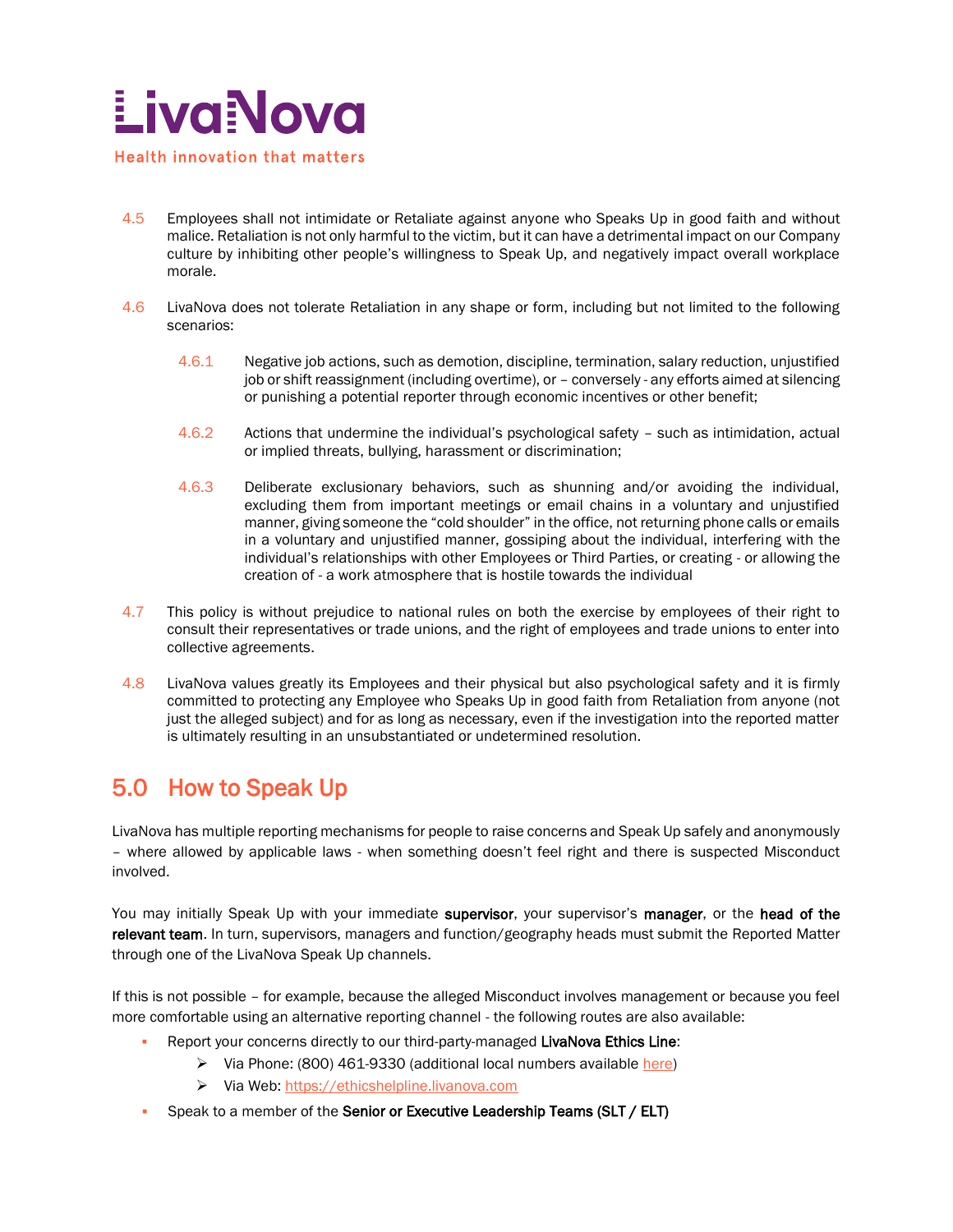

- **•** Speak to a member of the Ethics & Integrity (E&I), Legal or Human Resources (HR) teams
- **Email E&I at [Ethics@livanova.com](mailto:Ethics@livanova.com)**
- Send a letter via post to:

Attn: Chief Ethics and Integrity Officer LivaNova PLC 20 Eastbourne Terrace London W2 6LG United Kingdom

All Bona Fide reports will be treated with discretion, investigated according to LivaNova's internal investigations procedure, and appropriate corrective action(s) may be taken based on the findings of the inquiry.

#### 6.0 Internal Investigation Process

LivaNova takes all Speak Up claims seriously and will institute resolution procedure and, as needed, apply consistent corrective actions.

## 7.0 External Reporting

Nothing in this or other LivaNova policies, procedures or its Code prohibits Employees and Third Parties from reporting violations of laws or regulations - or making other disclosures that are protected under such laws or regulations to any public authority, such as governmental agencies or entities, regulators, or competent whistleblowing authorities, or the general public.

Employees and Third Parties do not need prior authorization by the Company or any Employee of the Company to make any such reports or disclosures, and they are not required to notify the Company that they have made such reports or disclosures.

#### 8.0 Violations

Any Employee who violates Company policies, procedures (recurrently) or other written guidance - and any manager who knowingly permits or directs a subordinate to do so - may be disciplined accordingly, up to and including termination of employment.

LivaNova has a strict no-Retaliation policy. Retaliation, of any kind, against individuals who Speak Up in good faith will not be tolerated.